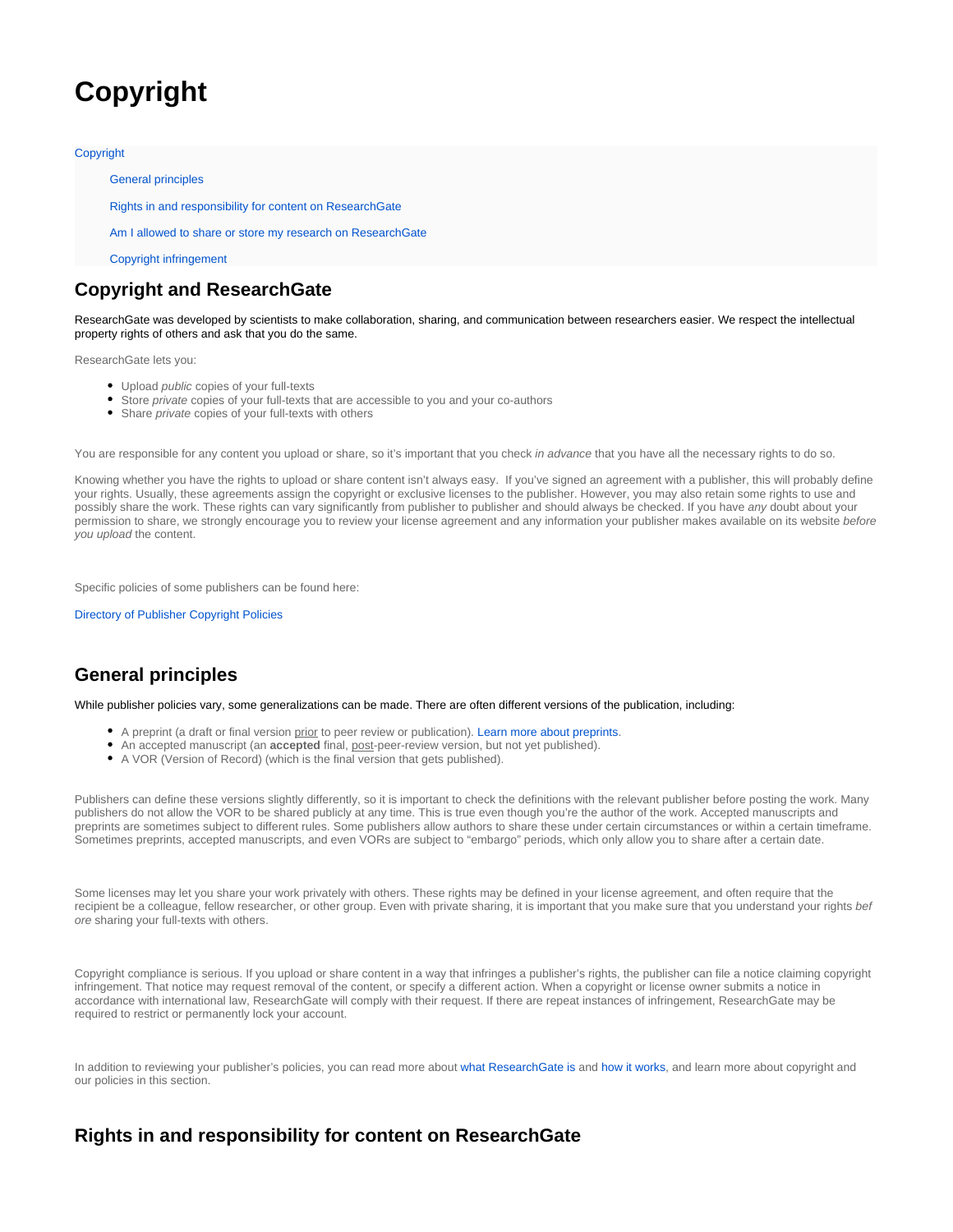ResearchGate lets you share various types of content publicly, store it privately, and share it privately.

By uploading and publicly displaying your work on ResearchGate, you are making it publicly available to all users of ResearchGate – both to ResearchGate members using the site logged in, and people without an account who access it logged out. ResearchGate does not require you to relinquish any rights that you may have in your work. Nor do you transfer or assign copyright to us. You have the right to remove any content you've added to your profile from ResearchGate at any time. The copyright ownership in the work is determined by copyright law in various jurisdictions, and by any license agreement you may have signed. In some cases, authors assign all or part of their rights to their publisher, but also retain certain rights. You need to check your license agreement to be sure.

ResearchGate is not a publisher and does not accept articles or papers for publication. Rather, members can track their publications, store private copies, and make their published or unpublished work publicly available on ResearchGate – if they have the rights to do so.

No. ResearchGate does not hold copyright for any publications on the platform. That means we can't grant you permission to reuse any content that you find in a publication that has been made available on ResearchGate. To make a copyright permission request, you'll need to get in touch with the authors of the publication, the journal in which it was published, or the relevant publishing company. Many publishers have information on their websites describing how their content can be used, and/or a contact email address for requesting permission to use their content.

You are responsible for any content that you upload on ResearchGate. That's why we display your name next to any content you upload.

As we don't have any information on the rights you may hold, or any license terms or other restrictions which might apply to your content, we rely on you to understand your rights and act accordingly. For this reason, we request that you fully investigate and confirm that you have sufficient rights to share your content on ResearchGate (for both public and private sharing) before you do so. If you have any doubts about your permissions to upload content, we encourage you to check your license agreement and/or contact your publisher first.

If you're unsure about your rights to share your content on ResearchGate, you should first review the license agreement you signed with your publisher and any policies they may display on their website. If you still have questions, we recommend that you get in touch with them directly.

If you've already made the content publicly available, we recommend that you make it private or remove it while you confirm your rights. You may be allowed to share another version of the content, such as an accepted manuscript, or to privately store a copy on ResearchGate. Again, that will depend on any agreement you have with your publisher.

To review which of your publication pages have a full-text publicly available:

- 1. Go to your **[Research](https://www.researchgate.net/go.Profile.contributions.html)** tab
- 2. Select the **Full-texts** filter underneath Research Items from the menu on the left-hand side. This filter shows you any of your research items that have publicly available full-texts.
- 3. Any research items that have a publicly available full-text added by you will have a green message above the title that says 'You added a fulltext to this item'.

Find out how to make your content private or remove it **[here](https://explore.researchgate.net/display/support/How+to+make+content+private+or+remove+it)**.

#### <span id="page-1-0"></span>**Am I allowed to share or store my research on ResearchGate?**

It is not possible for ResearchGate to provide you with advice about copyright or what copyright restrictions may apply to your content – if any. However, we can provide some general information which we hope will be helpful.

In general, your ability to share your work on ResearchGate will depend on the rights you hold in the content, which may be determined by an agreement that you have with your publisher.

When you upload content to ResearchGate, you can choose to make it publicly available or to store it privately. Publicly available content can be viewed by anyone, regardless of whether they are registered for ResearchGate or logged in. If you choose to store your content privately, it will only be visible to you and the co-authors.

Your permissions to make content public on ResearchGate depends on the rights you hold in the content. If you have published your content in a journal or book, your rights are likely governed by a license agreement between you and the publisher. There are thousands of journals and they each have their own form of license agreement. ResearchGate does not have access to information on this.

Your right to **publicly share** content may depend upon the version of the content you want to upload. Some journals allow publication of non-final versions, such as drafts, [preprints](https://explore.researchgate.net/display/support/Preprints), and accepted manuscripts – but many restrict publication of the final published version, sometimes called the version of record ("**VOR**"). To learn more about the differences between these versions, check out our section on **[Understanding the terminology](https://explore.researchgate.net/display/support/Understanding+the+terminology)**.

Some versions of content may be subject to embargo periods imposed by the publisher. This means that after a certain period of time has passed since publication, you may be able to share the content or otherwise make it publicly available.

Other content is subject to Open Access licenses. Such content is often subject to more liberal rules regarding publication but may still have certain restrictions.

Your starting point for understanding any of your options and rights is the agreement you have with your publisher or other rights owner. Read it carefully to determine what rules apply to your content. Many publishers also issue helpful guidelines about their sharing policies and how their content can be used. If you're unsure about what you're allowed to share on ResearchGate, we recommend that you get in touch with them.

On ResearchGate, it is possible to upload content for private storage only. In this case, the content will be available only to you and the co-authors. Even if you're not permitted to publicly share a full-text version of your work, you may be permitted to store a full-text privately for your own use. Again, we recommend that you always fully investigate and confirm that you have sufficient rights to privately store any content before doing so.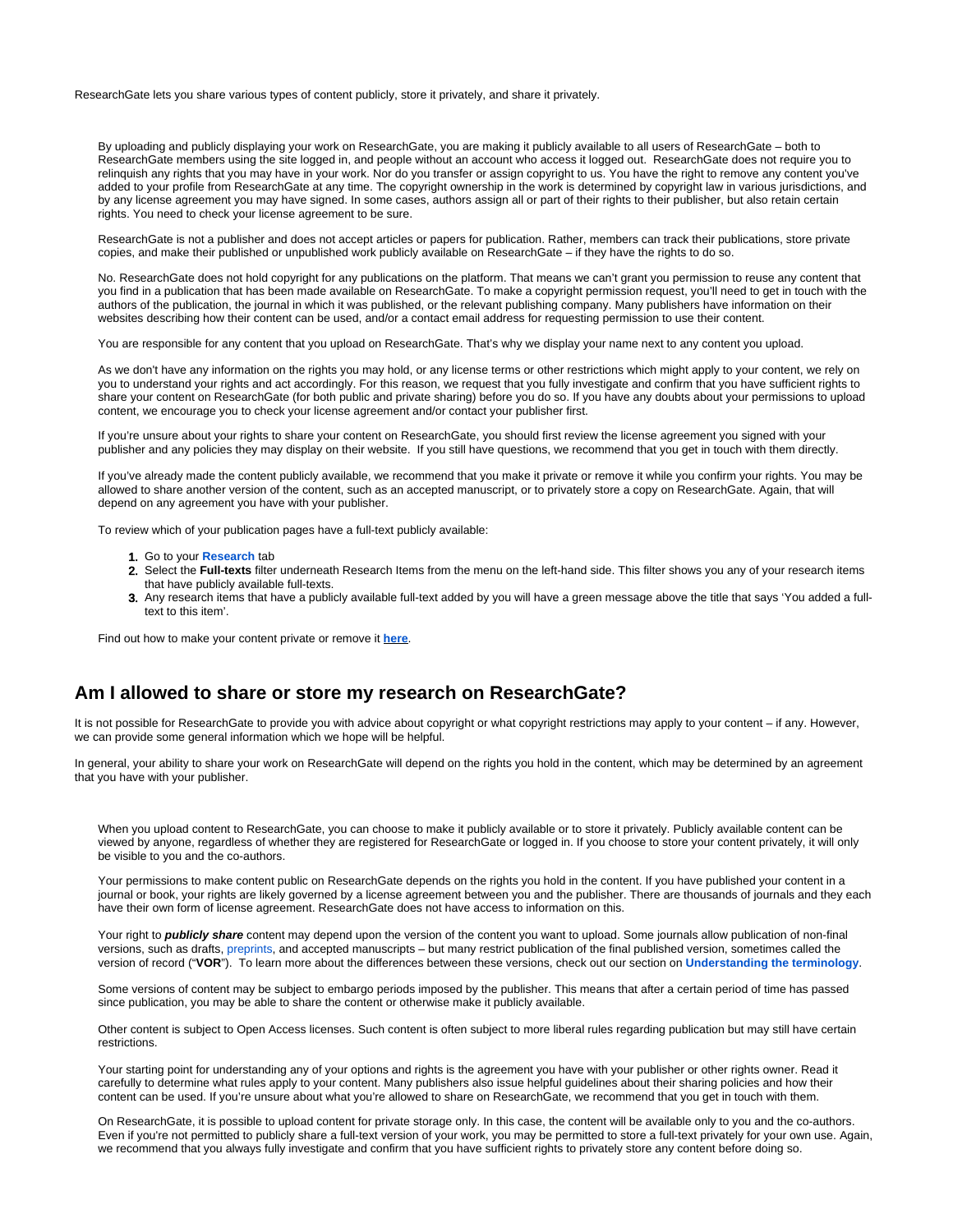ResearchGate lets members share content privately with others. No sharing of content happens automatically. Each author must independently assess whether they have the necessary rights to share specific content with a particular person before doing so. Some publishers have policies that allow a certain amount of private sharing within strict confines. However, you must check your license or contact your publisher to determine the exact restrictions that apply to you and your content.

If you're unsure about your rights to share your content on ResearchGate, you should first review any applicable license agreement that you have signed with your publisher and any policies they may have available on their website. If you still have questions, we recommend that you get in touch with them directly.

If you've already made the content publicly available, we recommend that you make it private or remove it while you confirm your rights. You may be allowed to share another version of the content, such as an accepted manuscript, or to privately store a copy on ResearchGate. Again, that will depend on any agreement you have with your publisher.

To review your publication pages that have a full-text publicly available:

- 1. Go to your **[Research](https://www.researchgate.net/go.Profile.contributions.html)** tab
- 2. Select the **Full-texts** filter underneath Research Items from the menu on the left-hand side. This filter shows you any of your research items that have publicly available full-texts.
- 3. Any research items that have a publicly available full-text added by you will have a green message above the title that says 'You added a fulltext to this item'.

Find out how to make your content private or remove it **[here](https://explore.researchgate.net/display/support/How+to+make+content+private+or+remove+it)**.

By uploading and publicly displaying your work on ResearchGate, you are making it publicly available to all users of ResearchGate – both to ResearchGate members using the site logged in, and people without an account who access it logged out. ResearchGate does not require you to relinquish any rights that you may have in that work. For some types of content, ResearchGate lets you select a particular license which will apply to your content. For example, you may choose to make your content available subject to a Creative Commons license. If you are planning to eventually publish your work, we recommend that you determine whether pre-publication may affect your ability to have your content accepted for publication later.

Just because your article is freely available elsewhere online, doesn't necessarily mean you have the rights to share it on ResearchGate. You'll still need to make an independent assessment about whether you have sufficient rights to publicly or privately share the content on ResearchGate before you do so.

For more information, see the above FAQ: **Am I allowed to publicly display my work on ResearchGate?**

There's no place on a **[publication page](https://explore.researchgate.net/display/support/Understanding+the+terminology)** to include a link redirecting the reader to the journal's or publisher's own webpage.

#### <span id="page-2-0"></span>**Copyright infringement**

You are responsible for your own content. That's why we display your name next to any content that you have uploaded to ResearchGate. Sometimes we receive reports from copyright owners alleging that content is being made available on ResearchGate in a way that infringes their rights. To find out more about this process, you can read our **[Intellectual Property Policy.](https://www.researchgate.net/application.IntellectualPropertyPolicy.html)** We also answer some questions below.

We have a process for disabling access to any allegedly infringing content when we receive a report from an authorized copyright owner. If you're not a copyright owner or someone authorized to act on behalf of a copyright owner, we must ask that you contact the copyright owner and ask them to submit a notice of claimed infringement.

If you are a copyright owner, US, European, and other laws require that your notice of copyright infringement follow a specific format. The easiest way to do this is to complete our **[Notice of Claimed Copyright Infringement](https://www.researchgate.net/images/RG_NOCI_v3.pdf)** form and send it to [copyright@researchgate.net.](mailto:copyright@researchgate.net) It provides us with a required signature and information about your company that we'll keep on file. If you do not wish to use our form, you can use your own form or send an email, as long as it contains all the legally required information. For more information about our reporting policies and the required information, see our **[Intellectual Property Policy](https://www.researchgate.net/application.IntellectualPropertyPolicy.html)** page.

The term "plagiarism" has different meanings, but it usually includes copying somebody else's work without permission. If you own your work and someone has copied it, or parts of it, without permission, it may be a copyright infringement. If you are the copyright owner and believe there is copyright infringement, you may report the content and request that it be removed from ResearchGate. To do so, you'll need to submit a notice of claimed infringement, as described above. If your copyright interests have been assigned to a publisher, you may need the publisher to report any infringements to us.

Note that generally the copying of ideas and concepts, while potentially unethical or inappropriate, is probably not legally actionable.

If you are concerned that your co-author has uploaded your joint work without your permission, we recommend that you get in touch with them first to try to resolve the issue. If you are unable to resolve the issue with them, the possible solutions will depend on the rights in the work.

While we cannot provide you with legal advice, national laws often allow a joint owner of a copyright to grant non-exclusive licenses to the work without obtaining the permission of their co-authors. Depending on which laws apply to you and your work, this could mean that your co-author has the right to upload your work to ResearchGate without your permission. If, on the other hand, the authors signed an agreement with a publisher that assigned copyright in the work to the publisher, it may be that the upload is an infringement of the publisher's rights.

You need to determine what any applicable laws mean in your case. If you conclude that copyright infringement has occurred, and you are prepared to confirm in a sworn statement that you have a good faith belief that publication of the content infringes your rights, you can submit a notice of claimed copyright infringement, as explained above. Please be aware, however, that filing a report of copyright infringement is a serious matter. If you are unsure about whether you have the rights to do so, you may wish to seek legal advice.